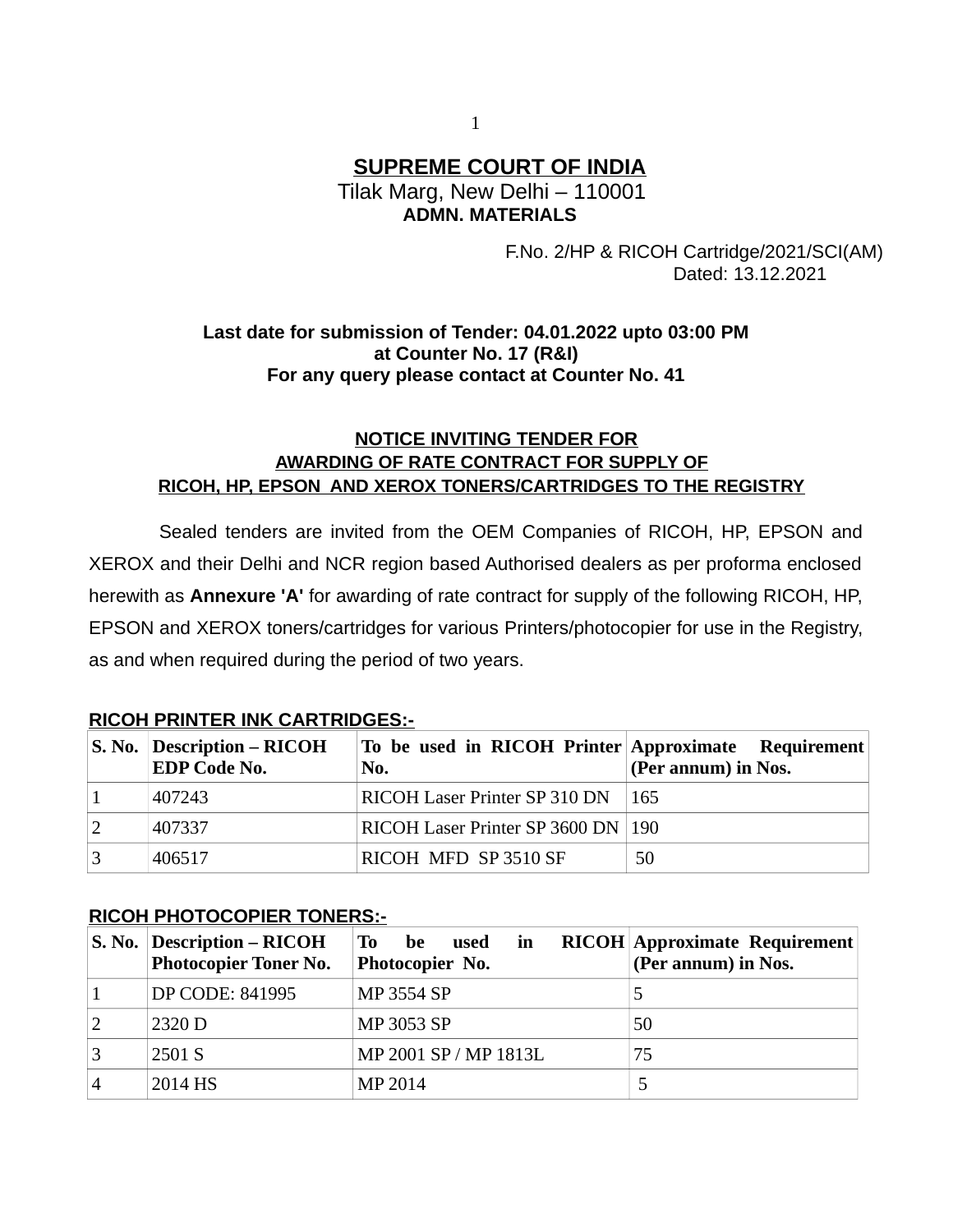## **HP TONERS/CARTRIDGES:-**

| <b>S. No.</b>  | <b>Description</b><br><b>Toners/Cartridge No.</b> | HP To be used in HP Printer No.                  | <b>Approximate Requirement</b><br>(Per annum) in Nos. |
|----------------|---------------------------------------------------|--------------------------------------------------|-------------------------------------------------------|
| $\mathbf{1}$   | <b>HP CE 505 AC</b>                               | Laserjet 2055 DN                                 | 750                                                   |
| $\overline{2}$ | HP CC 388 AC                                      | Laserjet P1008                                   | 20                                                    |
| 3              | <b>HP CB 436 AC</b>                               | Laserjet 1522n (MFD)                             | 40                                                    |
| 4              | <b>HP 7115A (Black)</b>                           | 1000 Laserjet                                    | 2                                                     |
| 5              | HP 5949A (Black)                                  | 1160 Printer                                     | $\overline{2}$                                        |
| 6              | Q - 7553A                                         | Laserjet 2015                                    | $\overline{2}$                                        |
| 7              | CE 310A (Black)                                   | Laserjet pro CP 1025 / NW                        | 10                                                    |
| 8              | CE 311A (Cyan)                                    | Laserjet pro CP 1025 / NW                        | 10                                                    |
| 9              | CE 312A (Yellow)                                  | Laserjet pro CP 1025 / NW                        | 10                                                    |
| 10             | CE 313A (Magenta)                                 | Laserjet pro CP 1025 / NW                        | 10                                                    |
| 11             | HP 204A (Black)                                   | HP Color Laser Jet M154NW                        | 10                                                    |
| 12             | HP 204A (Cyan)                                    | HP Color Laser Jet M154NW                        | 10                                                    |
| 13             | HP 204A (Yellow)                                  | HP Color Laser Jet M154NW                        | 10                                                    |
| 14             | HP 204A (Magenta)                                 | HP Color Laser Jet M154NW                        | 10                                                    |
| 15             | HP 215A (Black)                                   | HP<br>Color<br>Laser<br>Jet<br>MFP M183fw        | pro As per requirement                                |
| 16             | HP 215A (Cyan)                                    | HP<br>Color<br>Laser<br>Jet<br>MFP M183fw        | pro As per requirement                                |
| 17             | HP 215A (Yellow)                                  | Color<br>HP<br>Laser<br>Jet<br>MFP M183fw        | $\frac{1}{2}$ pro   As per requirement                |
| 18             | HP 215A (Magneta)                                 | HP<br>Color<br>Laser<br>Jet<br>pro<br>MFP M183fw | As per requirement                                    |

## **EPSON TONERS/CARTIRDGES:-**

|                | $\vert$ S. No. $\vert$ Description – | To be used in EPSON Printer Approximate Requirement<br>No. | (Per annum) in Nos. |
|----------------|--------------------------------------|------------------------------------------------------------|---------------------|
|                | 003 (Black)                          | L3150                                                      |                     |
| 2              | 003 (Cyan)                           | L3150                                                      |                     |
| 3              | 003 (Yellow)                         | L3150                                                      |                     |
| $\overline{4}$ | 003 (Magenta)                        | L3150                                                      |                     |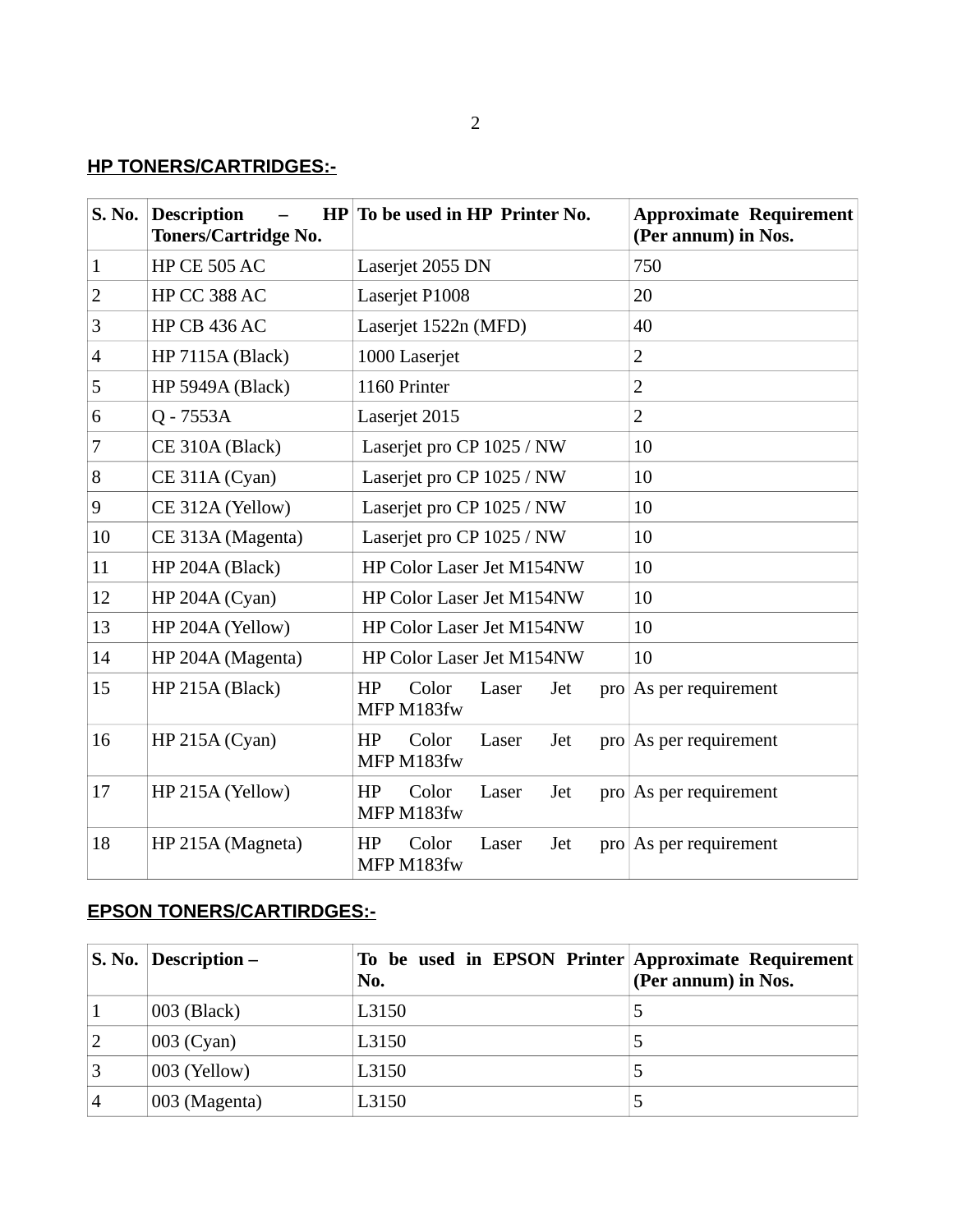### **XEROX PHOTOCOPIER TONERS/CARTIRDGES:-**

| S. No. Description $-$ | To be used in EPSON Printer Approximate Requirement<br>No. | (Per annum) in Nos. |
|------------------------|------------------------------------------------------------|---------------------|
| Toner 106R03396        | Xerox Versalink B7025 MFD 350<br><b>Machines</b>           |                     |
| Drum 113R00779         | Xerox Versalink B7025 MFD 100<br>Machines                  |                     |

The approximate quantity mentioned in the abovementioned tables may vary at the time of placing the actual order. Interested parties, if they so desire, may contact Branch Officer, Admn. Materials (Maintenance) at Telephone No. 011-23115864 or personally visit at Registry's Reception Counter No. 41 near PRO Office for any clarification on any working day between 10:30 A.M. and 4:00. P.M. (except Saturdays, Sundays and Holidays).

### **A. TENDER**

- 1. The tenderer is required to quote its lowest rates as per **Annexure-'A'** enclosed herewith. Tenders once submitted will not be allowed to be withdrawn till finalization of the matter.
- 2. The tender may be sent in **two separate sealed envelopes** superscribing **(a) Bid Security Declaration Form** for supply of RICOH, HP, EPSON and XEROX toners/cartridges and **(b) Financial Bid / Tender document** for supply of RICOH, HP, EPSON and XEROX toners/cartridges on the cover of each envelope respectively, by post sufficiently early so as to reach the Registry within stipulated date and time i.e. 04.01.2022 upto 03:00 PM or may be delivered at the Counter No. 17 (R&I).
- 3. The tenderers are expected to go through all the instructions, terms & conditions and specifications thoroughly, as mentioned in the tender documents. Failing to furnish all information required as per the tender document in any respect will be at the tenderer's risk and may result in rejection of the tender.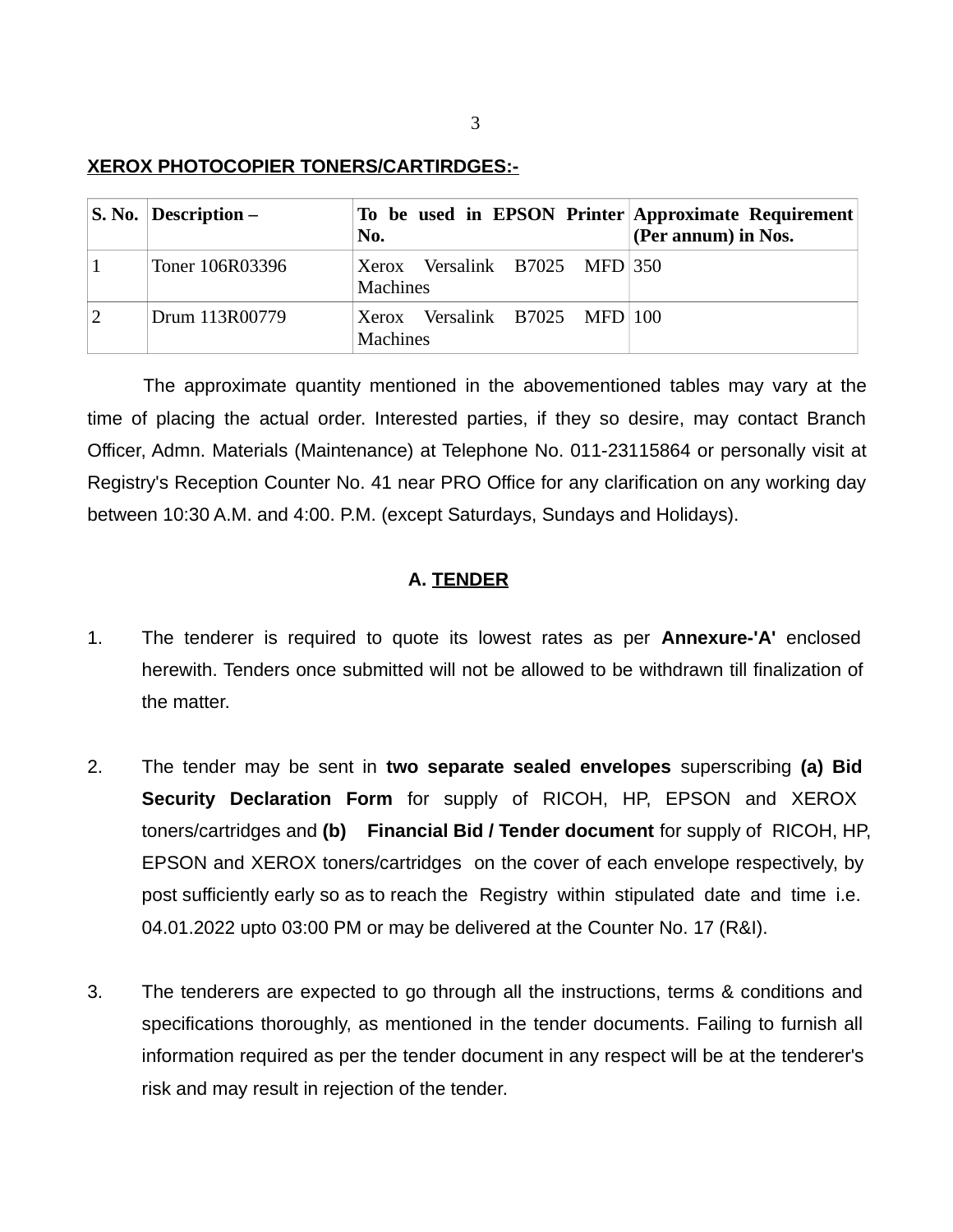4. The tender must be received not later than the date & time specified for submitting the same. In case, the date of submitting the tender is declared as holiday, then the next working day of the Registry will be treated as due date for submission of the Tender.

### **B. TERMS AND CONDITIONS OF TENDER**

- 5. The rates should be valid for a minimum period of 90 days from the date of opening of tenders. The tenderer shall not be entitled during the said period of 90 days to revoke or cancel its tender or to vary the tender or any terms thereof.
- 6. The tenderers are required to send their tender along with **Bid Security Declaration Form on their companies' letter head as per 'Annexure C'** in lieu of Earnet Money Deposit.
- 7. Hypothetical / Conditional tenders shall not be entertained. Tender once submitted shall not be allowed to be withdrawn or altered. If the tender is withdrawn or altered by the concerned party at any time after it is submitted, the tenderer may be debarred to participate in the tender process of the Supreme Court of India.
- 8. The Registry will deal with the tenderer directly and no middle-men / agent, commission agents etc. should be asked by the tenderer to represent their cause and they shall not be entertained by the Registry. The tender form is not transferable and agency shall not be permitted to transfer their rights and obligations to any other person/ organization or otherwise.
- 9. Tenderers are required to quote the rates only with respective brand of the items mentioned in the **Annexure-'A'** Tenders for any other brand of items shall not be considered at all. No claim in this regard shall be entertained by the Registry and the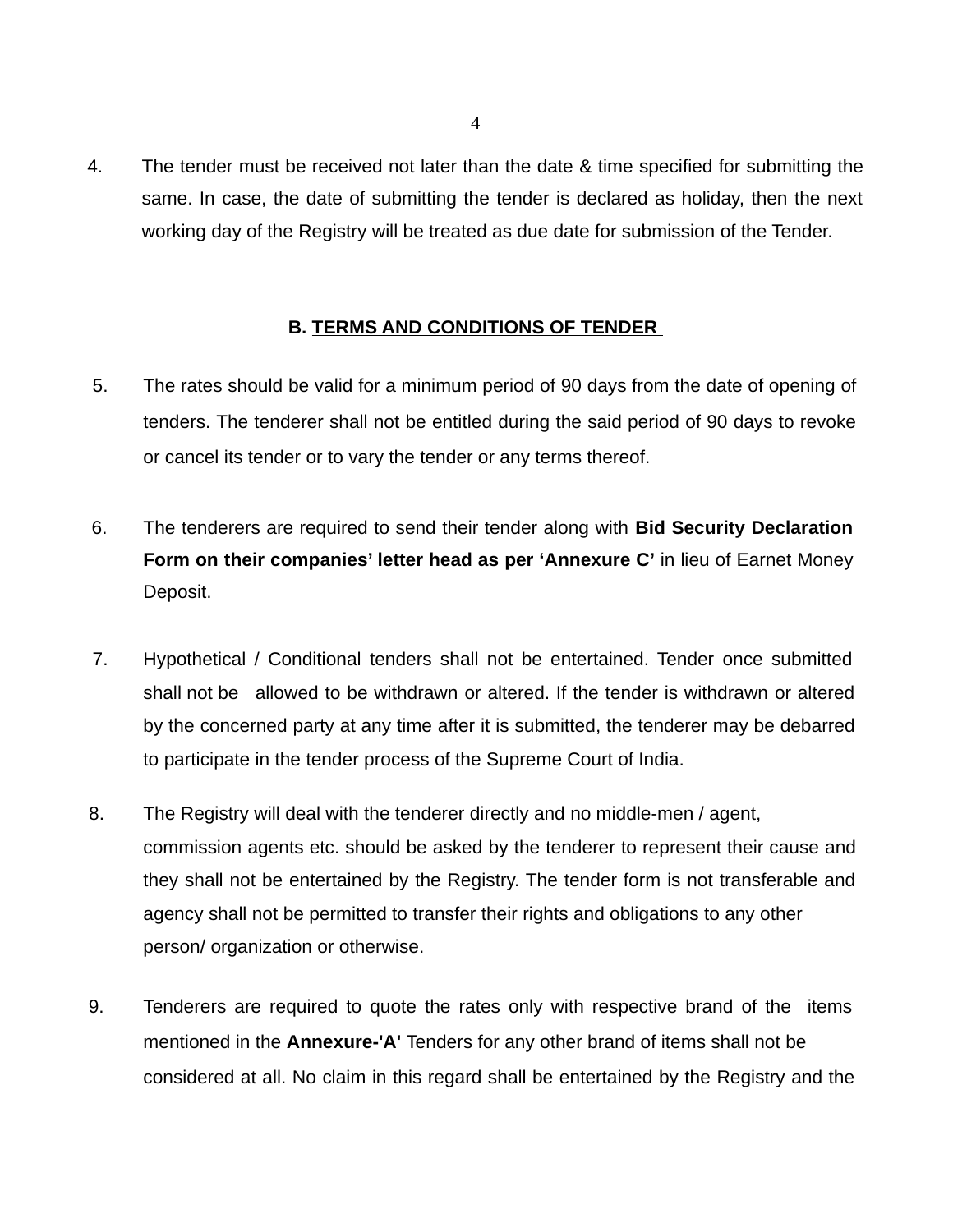decision of the Registry shall be final.

- 10. The tenderer shall quote rates both in figures and in words with blue/black ball pen. In case of any discrepancy, the figures mentioned in words will be considered.
- 11. The Registry, in its discretion, reserves the right to reject or accept any or all the tenders, wholly or partly, without assigning any reason thereof.
- 12. Over-writing, over-typing or erasing of the figures which render it doubtful or ambiguous are not allowed and shall render the tender invalid.
- 13. All the pages of tender quotation including the documents submitted therein must be duly signed and stamped failing which the offer shall be liable for rejection.
- 14. The Registry is not bound to accept the rates submitted by the lowest tenderer or any other tenderer nor does it undertake to assign any reasons for its decision in this matter.
- 15. The tenderer shall give an undertaking (**as per Annexure B)** that the Firm/Partners/Director/Proprietor has not been blacklisted and its business dealings with Central/ State Government/ Public Sector units/ Autonomous bodies have not been banned/terminated on the account of poor performance.
- 16. The Performance Security deposit shall stand forfeited in case of breach of any of the conditions mentioned herein and if the supply is found unsatisfactory.
- 17. Each tenderer has to certify that all the terms and conditions are acceptable to him/her.

5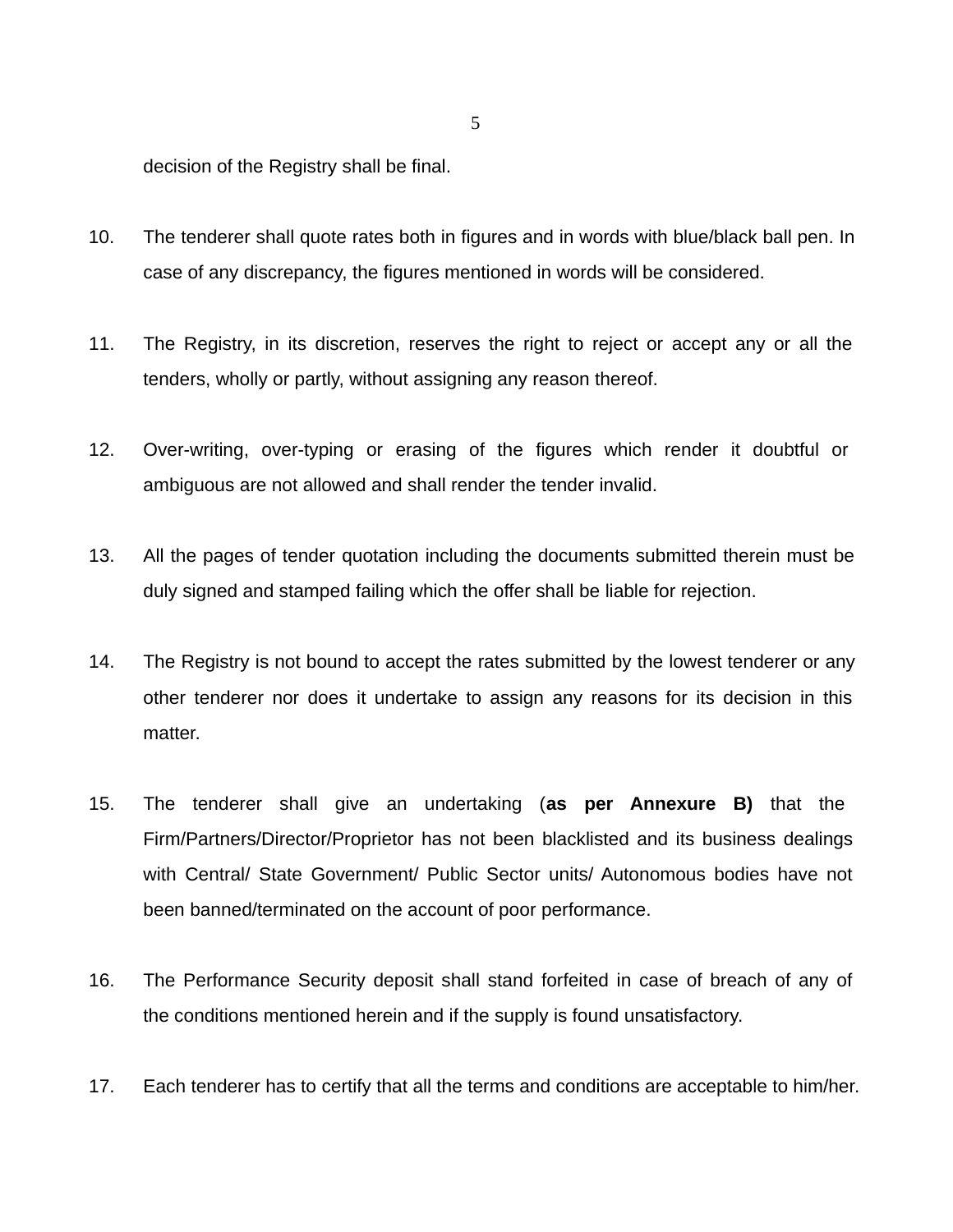18. The tenderer should specifically state whether rates are inclusive of GST (as applicable) and if it is not, it will be deemed that rates are inclusive of GST.

## **C. TERMS AND CONDITIONS FOR SUCCESSFUL TENDERER**

- 19. The successful tenderer shall have to deposit **performance security** as follows;
	- a) Rs. 1,50,000/- (Rupees One Lakh Fifty Thousand Only) for supply of **HP** Toners/Cartridges (for printer and photocopier).

### AND

b) Rs. 2,00,000/- (Rupees Two Lakh Only) for supply of **RICOH**  Toners/Cartridges.

### AND

c) Rs. 5,000/- (Rupees Five Thousand Only) for supply of **EPSON**  Toners/Cartridges.

### AND

d) Rs. 60,000/- (Rupees Sixty Thousand Only) for supply of **Xerox Photocopier Toners/Cartridges .**

The aforesaid performance security has to be submitted by way of Bank Guarantee drawn in favour of "The (Admn), Supreme Court of India, within one week from the receipt of contract order. The Bank Guarantee / Demand Draft will be released after 60 days from the date of final bill payment and after satisfactory supply of the items.

20. The material supplied will be inspected by an Inspection Committee comprising of Senior Officers of the Registry and in case the final supply is not found in conformity with the approved specifications/ samples, the same will be liable to be rejected and entire supply will have to be replaced with the quality exactly commensurate with the approved specifications/samples at the cost of the tenderer. The decision of the Committee in this regard shall be final.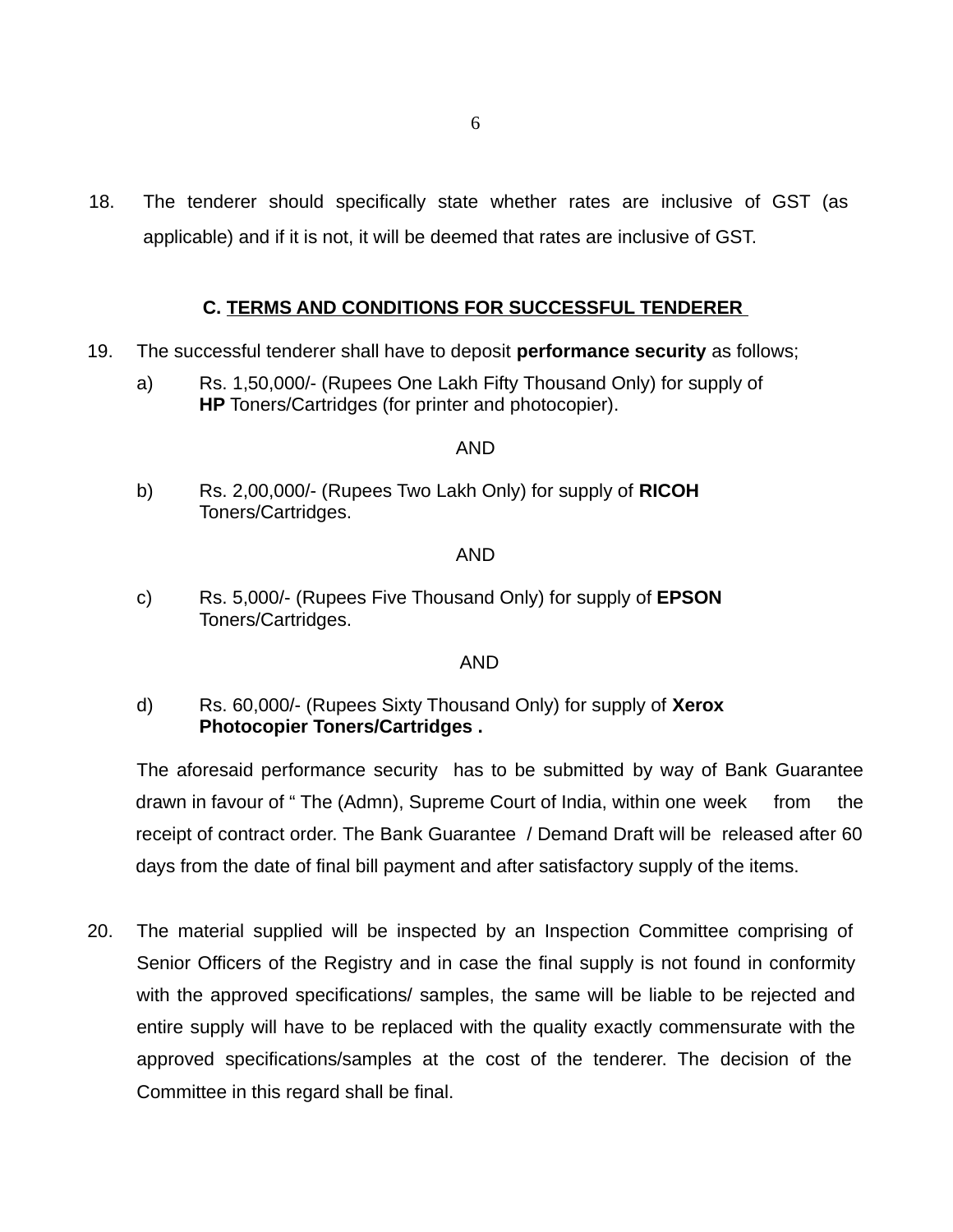- 21. The time is the essence of the tender. The supply of the item as per the required specifications shall be required to be made immediately in the Registry (F.O.R.Destination) on receipt of Purchase Order; otherwise the Security Deposit may be forfeited along with any other action as may be deemed appropriate by the Registry. Non-availability of material shall not be accepted as a ground for delay in supply and shall equally be penalised.
- 22. The payment will be made only after full supply is received and accepted as per approved specifications. No part payment or advance payment will be made.
- 23. The successful tenderer will have to abide by the terms and conditions as may be fixed from time to time by the Registry.
- 24. The successful tenderer is required to quote their lowest rates which should be valid for a period of two years from the date of awarding Contract.
- 25. Execution of the supply is to be done very expeditiously but not later than three days, and in emergency the supply has to be executed on the same day itself.
- 26. The supply of genuine RICOH, HP, EPSON and XEROX toners/cartridges shall be required to be made within the stipulated time on conveyance of Purchase Order and in case supply is not made within the stipulated time and the Registry is forced to make short purchase to meet the emergent demand, the tenderer will be liable to make good the loss due to difference which the Registry may directly deduct from Bill/Security Deposit.
- 27. Supply of RICOH, HP, EPSON and XEROX toners/cartridges Toners/Cartridges are to be made on bill basis. The payment is normally made after full supply is received and accepted as per specifications / requirement.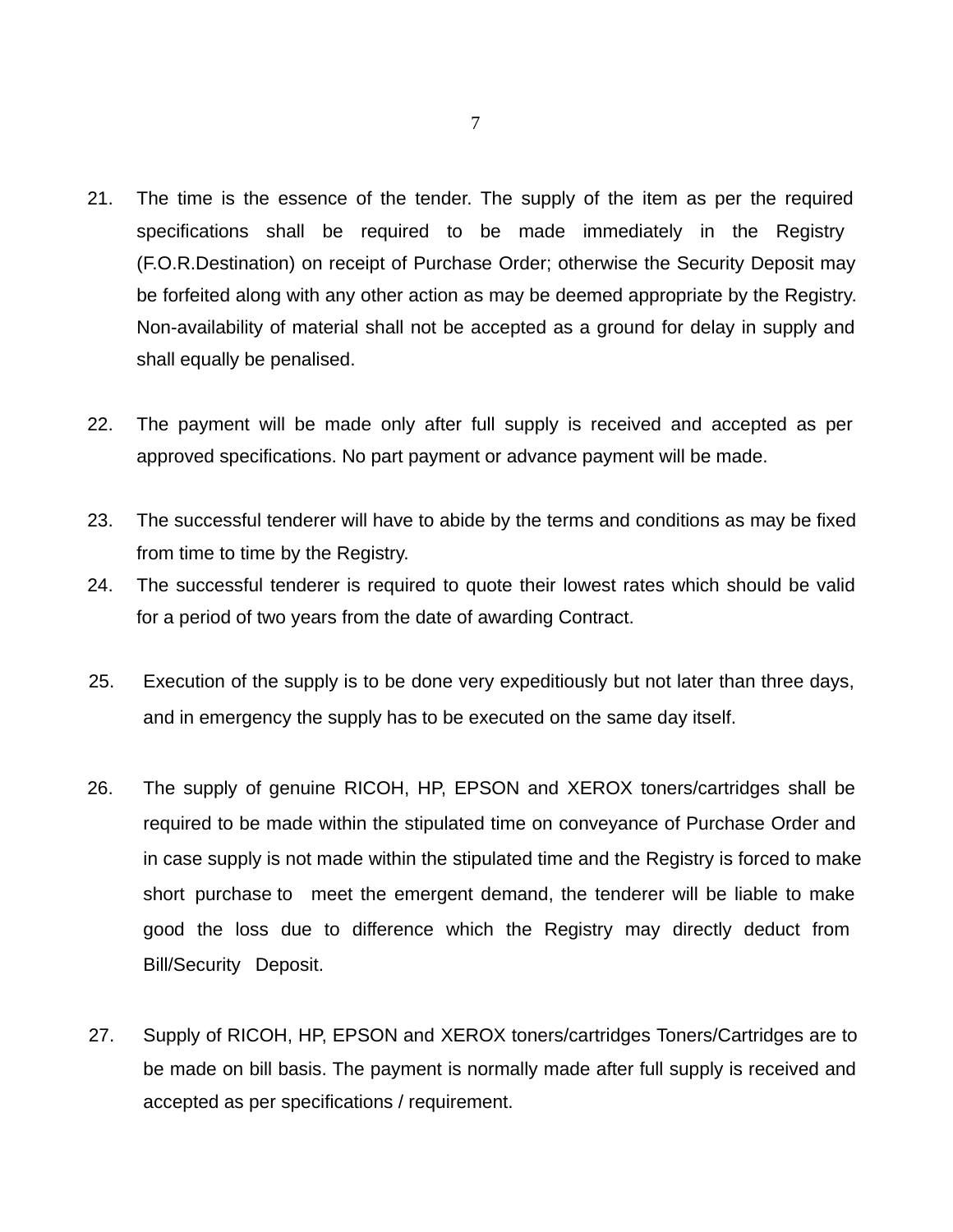- 28. Even after awarding the rate Contract, the Registry reserves the right to terminate the same at any time, if the services of the tenderer are not found satisfactory.
- 29. **The OEM Company may submit a bid either in its own name or through any of the authorised dealers, who has to provide services of supply of materials to the Registry of the Supreme Court of India. The bid without confirmation of the original equipment manufacturing company regarding authorization to sell the product shall not be considered.**
- 30. The tenderer shall have to submit the ink signed **Authorisation Certificates** from **OEM Companies** to sell RICOH, HP, EPSON and XEROX toners/cartridges in their own name/organisation with the date of validity of the Authorisation.

### **D. PENALTIES**

- 31. If delivery is not made within the specified date and time and the Registry is required to make purchase from other dealer(s) and the tenderer will be liable to make good the loss in case of higher payments as compared to approved rates the difference will be deducted from the performance security deposited by the tenderer. The Registry reserves the right to recover loss upto the amount of Performance Security in case the quality is low or in case of deficiency of service.
- 32. Irrespective of the fact as to whether or not the Registry makes purchases from outside, the Registry may impose penalty upto 1% **per week subject to maximum penalty of 10%** of total cost of delayed articles, or of forfeiting the performance security if the delay is due to wilful laches or negligence on the part of the tenderer irrespective of inconvenience caused to the Registry.
- 33. The Performance Security deposit shall stand forfeited in case of breach of any of the conditions mentioned herein and if the supply of the items is found unsatisfactory.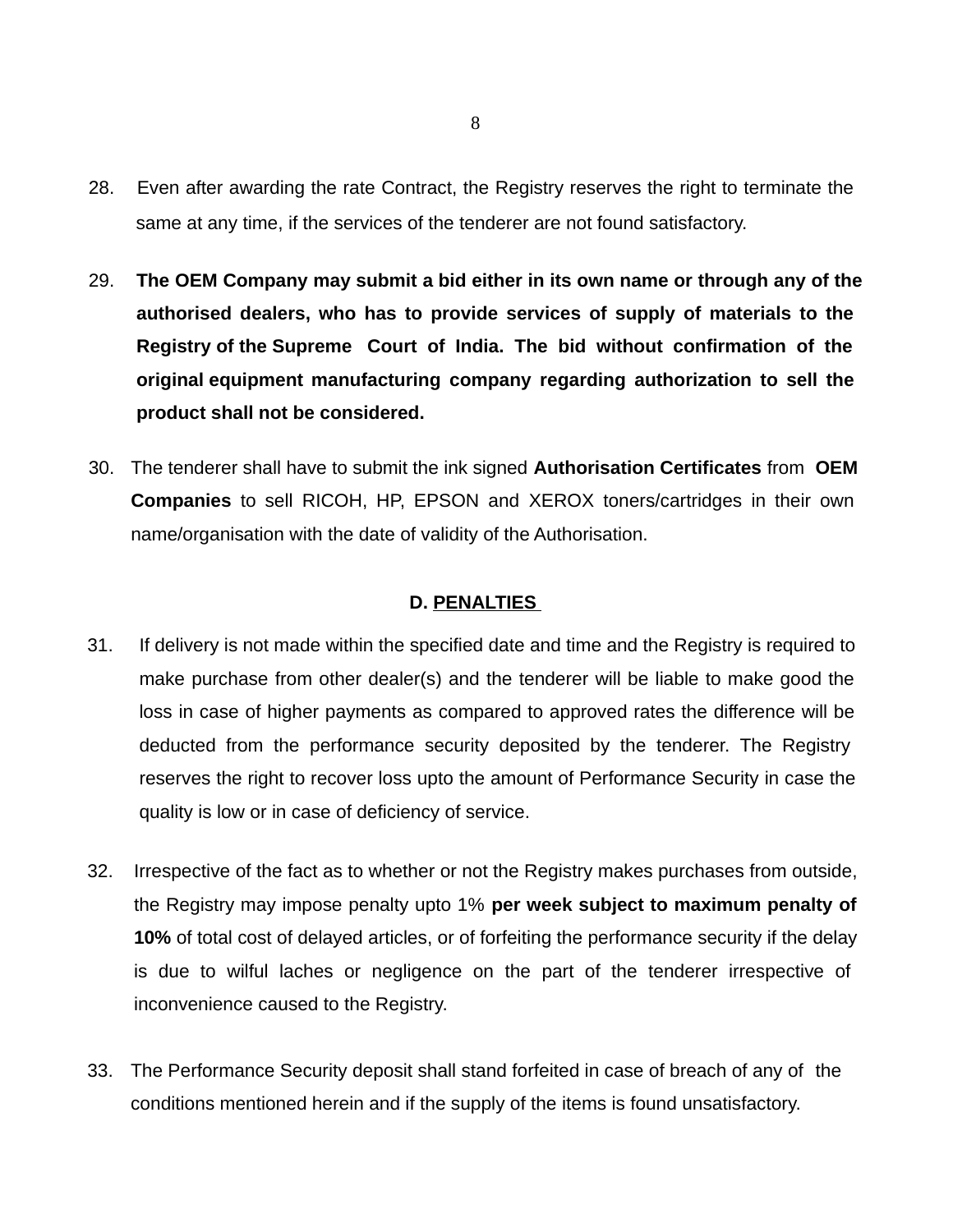#### **E. INVITATION OF TENDER**

Interested parties may send their lowest sealed tenders in two separate sealed envelopes containing **(i) Bid Security Declaration Form** for supply of RICOH, HP, EPSON and XEROX toners/cartridges and, **(ii) Financial Bid / Tender document** for supply of RICOH, HP, EPSON and XEROX toners/cartridges Toners/Cartridges on the cover of respective envelopes addressed by name to the undersigned by post or may be handed over personally to Registry's Reception Counter No. 17 (R&I) on or before 04.01.2022 upto 3.00 P.M. which will be opened at 3.30 P.M. on the same day by a Committee of Officers constituted for the purpose before the tenderers or their authorised representatives who may wish to remain present.

The tenders received after due date and/or time and/or without Bid Declaration Form will not be entertained. In the first instance, envelopes containing Bid Declaration Form will be opened, thereafter, the envelopes containing Financial Bid / Tender document will be opened.

 **Sd/-** (Anil Kumar Sharma) Additional Registrar (AM)

#### Encls.**: Annexures A, B and C**

Note: **Registry will remain closed w.e.f 27.12.2021 to 01.01.2022 on account of Christmas & New Year Holidays.**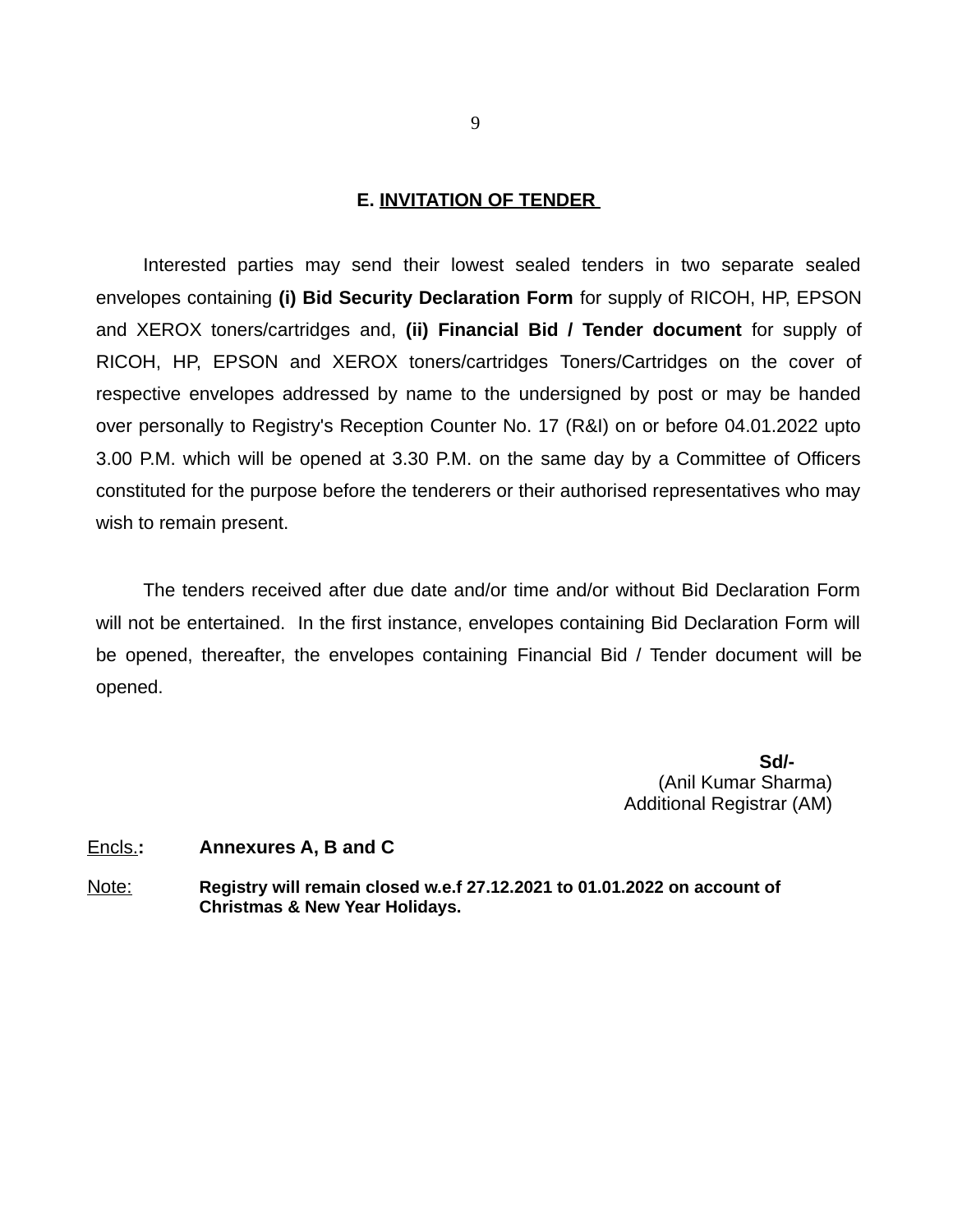### **ANNEXURE 'A'**

## **SUPREME COURT OF INDIA** Tilak Marg, New Delhi – 110001  **ADMN. MATERIALS**

## **NOTICE INVITING TENDER FOR AWARDING OF RATE CONTRACT FOR SUPPLY OF RICOH, HP, EPSON and XEROX TONERS/CARTRIDGES TO THE REGISTRY**

- 1. Name of the Tenderer with Address in the set of the set of the set of the set of the set of the set of the set of the set of the set of the set of the set of the set of the set of the set of the set of the set of the set of the set of the set
- 2. Name of the Contact person with Telephone / Mobile No. /FAX No. and E-mail ID is a set of the set of the set of the set of the set of the set of the set of the set of the set of the set of the set of the set of the set of the set of the set of the set of the set of the set of the set of th
- 3. GST Registration Number : (Copy to be attached )
- 4. PAN Number. : (Copy to be attached)
- 5. Quoting for supply of RICOH and/or HP and/or and/or EPSON an/or XEROX toners/cartridges :
- 6. (A) Details/rates regarding RICOH Toners/Cartridges.

### **RICOH PRINTER INK CARTRIDGES:-**

| S.<br>No. | <b>Description</b><br><b>RICOH</b><br><b>EDP Code No.</b> | $-$ Rate (per unit)<br>(excluding GST)<br>Rs. | Percentage of GST No. of Pages to be<br><b>Printed</b> |
|-----------|-----------------------------------------------------------|-----------------------------------------------|--------------------------------------------------------|
|           | 407243                                                    |                                               |                                                        |
|           | 407337                                                    |                                               |                                                        |
|           | 406517                                                    |                                               |                                                        |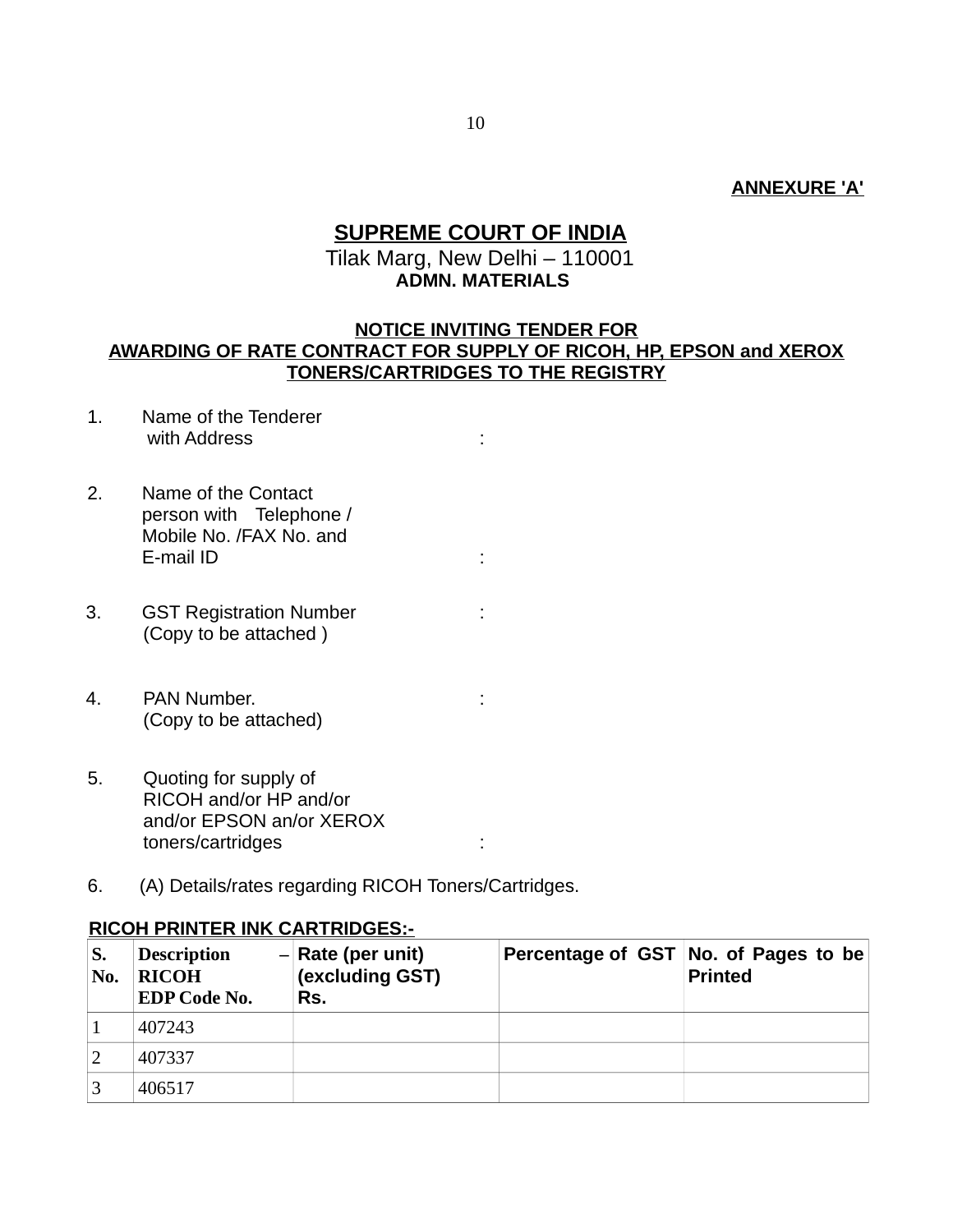## **RICOH PHOTOCOPIER TONERS:-**

| S.<br>No.      | <b>Description</b><br><b>RICOH</b><br><b>Photocopier Toner Rs.</b><br>No. | $-$ Rate (per unit)<br>(excluding GST) | Percentage<br><b>GST</b> | of No. of Pages to be<br><b>Printed</b> |
|----------------|---------------------------------------------------------------------------|----------------------------------------|--------------------------|-----------------------------------------|
| 1              | DP CODE: 841995                                                           |                                        |                          |                                         |
| 2              | 2320 D                                                                    |                                        |                          |                                         |
| 3              | 2501 S                                                                    |                                        |                          |                                         |
| $\overline{4}$ | 2014 HS                                                                   |                                        |                          |                                         |

B) Details/rates regarding HP Toners/Cartridges.

## **HP TONERS/CARTRIDGES:-**

| S.<br>No.      | Description - HP Rate (per unit)<br><b>Toners/Cartridge</b><br>No. | (excluding GST)<br>Rs.                                  | <b>Percentage</b><br><b>GST</b> | of No. of Pages to be<br><b>Printed</b> |
|----------------|--------------------------------------------------------------------|---------------------------------------------------------|---------------------------------|-----------------------------------------|
| $\mathbf{1}$   | <b>HP CE 505 AC</b>                                                |                                                         |                                 |                                         |
| 2              | HP CC 388 AC                                                       |                                                         |                                 |                                         |
| 3              | <b>HP CB 436 AC</b>                                                |                                                         |                                 |                                         |
| $\overline{4}$ | <b>HP 7115A (Black)</b>                                            |                                                         |                                 |                                         |
| 5              | HP 5949A (Black)                                                   |                                                         |                                 |                                         |
| 6              | Q - 7553A                                                          |                                                         |                                 |                                         |
| $\overline{7}$ | CE 310A (Black)                                                    |                                                         |                                 |                                         |
| 8              | CE 311A (Cyan)                                                     |                                                         |                                 |                                         |
| 9              | CE 312A (Yellow)                                                   |                                                         |                                 |                                         |
| 10             | CE<br>313A<br>(Magenta)                                            |                                                         |                                 |                                         |
| 11             | HP 204A (Black)                                                    |                                                         |                                 |                                         |
| 12             | HP 204A (Cyan)                                                     |                                                         |                                 |                                         |
| 13             | HP 204A (Yellow)                                                   |                                                         |                                 |                                         |
| 14             | HP<br>204A<br>(Magenta)                                            | Color<br>Laser Jet 10<br>HP<br><b>M154NW</b>            |                                 |                                         |
| 15             | HP 215A (Black)                                                    | HP Color Laser Jet pro As per requirement<br>MFP M183fw |                                 |                                         |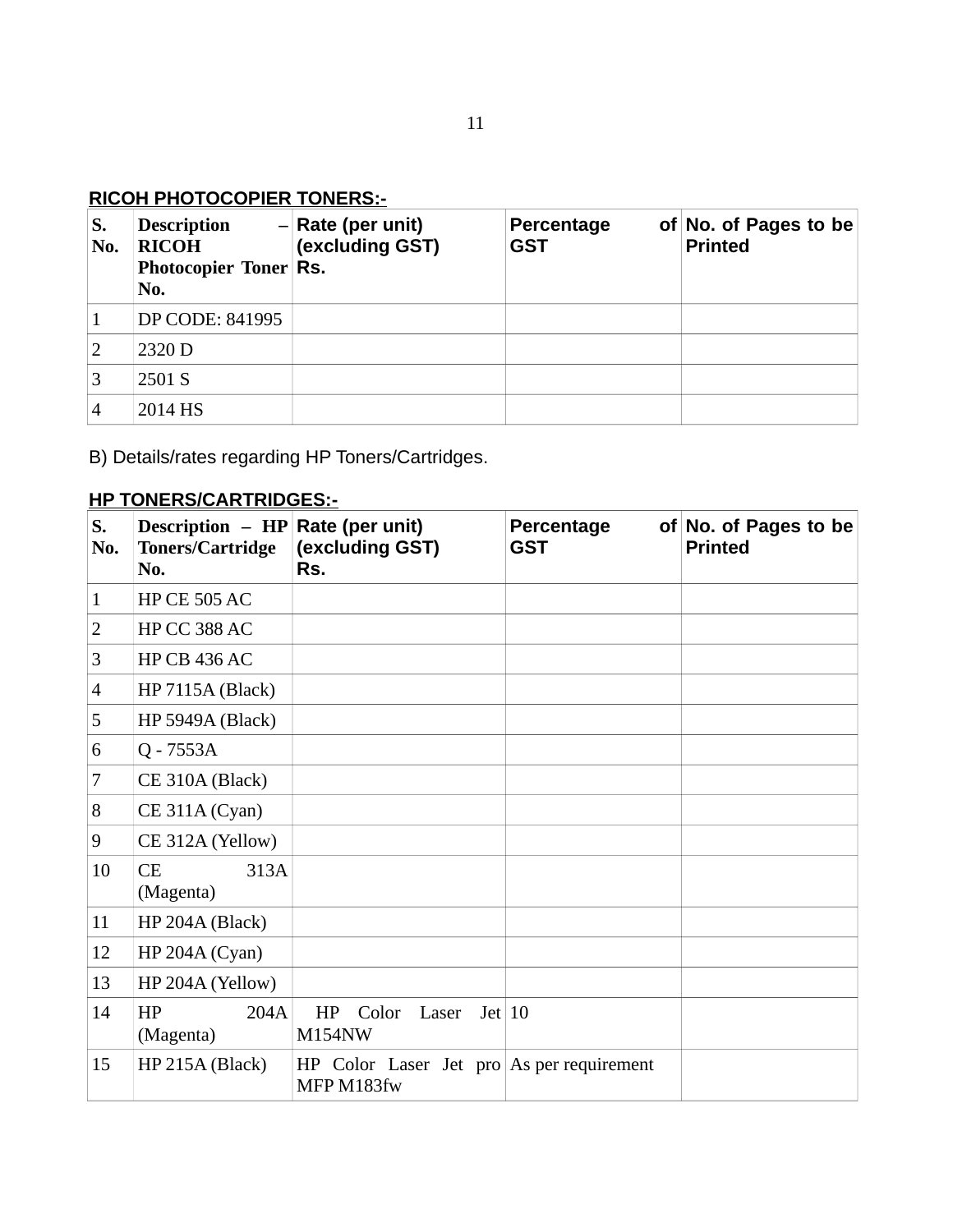| <sup>16</sup> | HP 215A (Cyan)              | $HP$ Color Laser Jet pro As per requirement<br>MFP M183fw                |
|---------------|-----------------------------|--------------------------------------------------------------------------|
| <b>17</b>     |                             | HP 215A (Yellow) HP Color Laser Jet pro As per requirement<br>MFP M183fw |
| 18            | H <sub>P</sub><br>(Magneta) | 215A HP Color Laser Jet pro As per requirement<br>MFP M183fw             |

C) Details/rates regarding EPSON Toners/Cartridges.

## **EPSON TONERS/CARTIRDGES:-**

| S.<br>No.      | <b>Description –</b> | Rate (per unit)<br>(excluding GST)<br>Rs. | Percentage<br><b>GST</b> | of No. of Pages to be<br><b>Printed</b> |
|----------------|----------------------|-------------------------------------------|--------------------------|-----------------------------------------|
|                | $003$ (Black)        |                                           |                          |                                         |
| 2              | 003 (Cyan)           |                                           |                          |                                         |
| 3              | $003$ (Yellow)       |                                           |                          |                                         |
| $\overline{4}$ | 003 (Magenta)        |                                           |                          |                                         |

D) Details/rates regarding XEROX Toners/Cartridges.

## **XEROX PHOTOCOPIER TONERS/CARTIRDGES:-**

| S.<br>No. | <b>Description –</b> | Rate (per unit)<br>(excluding GST)<br>Rs.        | <b>Percentage</b><br><b>GST</b> | of No. of Pages to be<br><b>Printed</b> |
|-----------|----------------------|--------------------------------------------------|---------------------------------|-----------------------------------------|
|           | Toner 106R03396      | Xerox Versalink B7025 350<br><b>MFD</b> Machines |                                 |                                         |
| 2         | Drum 113R00779       | Xerox Versalink B7025 100<br><b>MFD Machines</b> |                                 |                                         |

## 7. Whether Bid Declaration Form enclosed Yes or No :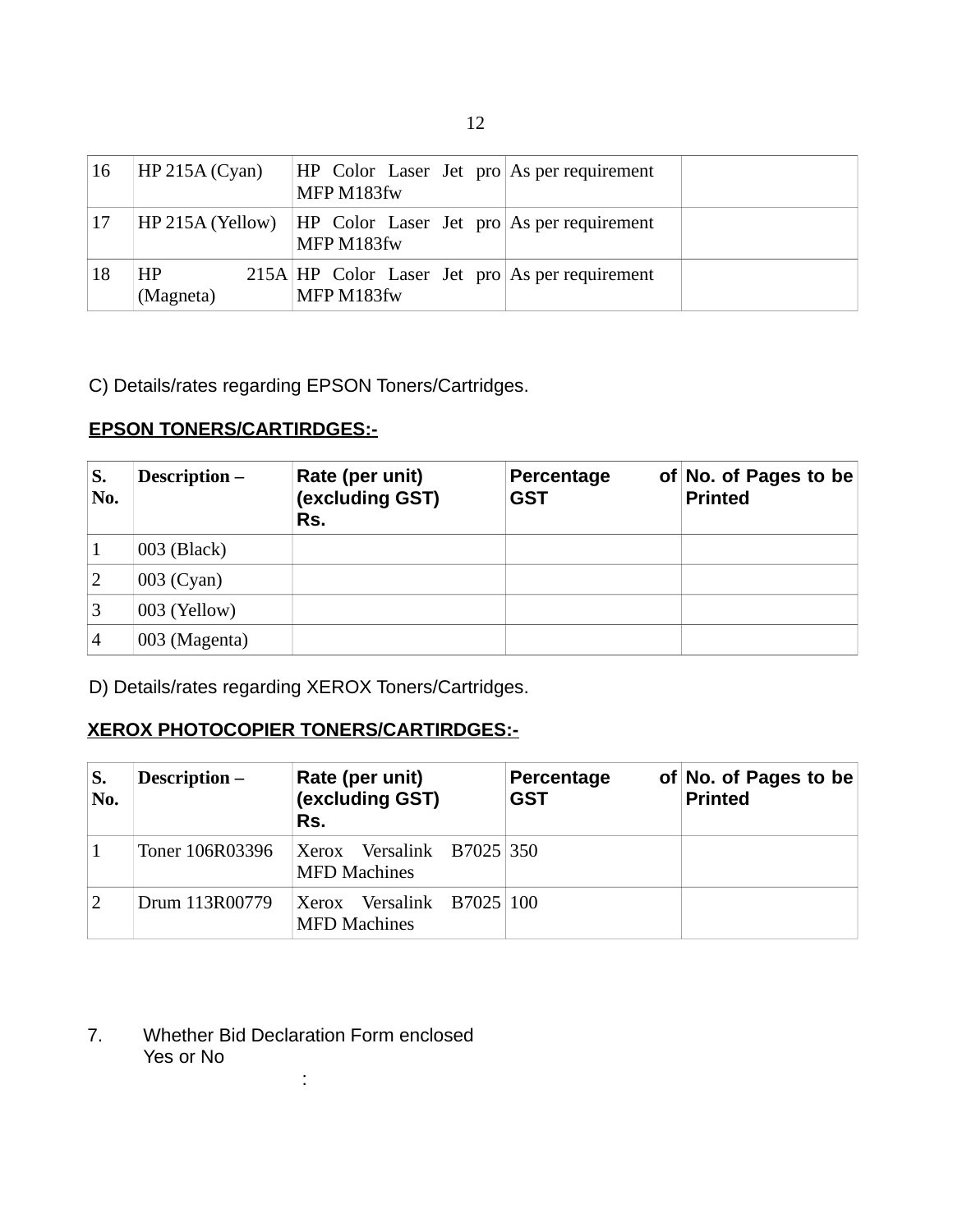- 8. Rates quoted are inclusive of F.O.R Supreme Court Godown Yes or No :
- 9. Delivery Schedule In days :
- 10. Whether HP and/or RICOH and/or EPSON and/or XEROX Authorisation Certificates are enclosed with tender document : the state of the state of the state of the state of the state of the state of the state
- 11. Name & address of the Govt. Officer etc of which the tenderer is having the Contracts(For supply of toners/cartridges) :
- 12. Details of previous experience in the field & infrastructure of the Company :
- 13. Details of Annual Turnover :
- 14. Whether all the terms & conditions of the N.I.T are agreeable

Dated: Dated: Signature with date and rubber stamp of the tenderer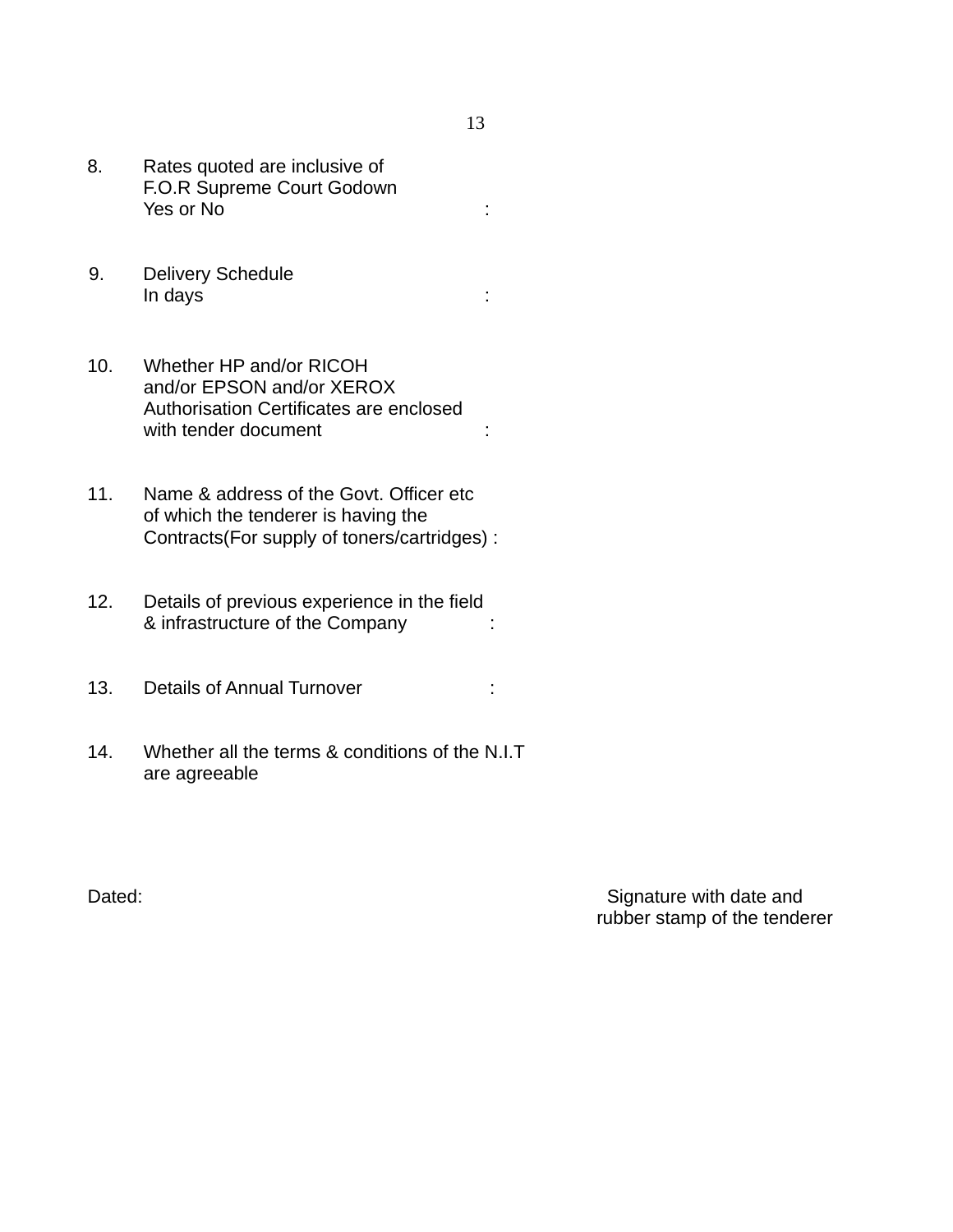## **ANNEXURE 'B'**

## UNDERTAKING

I/We undertake that \_\_\_\_\_\_\_\_\_\_\_\_\_\_\_\_\_\_\_\_\_\_\_\_\_ (Name of the Firm /

Proprietor/ Company/ Director) has not been blacklisted/banned by any Central/ State

Government/ Public Sector Units/ Autonomous Bodies.

Date:

Place:

Signature of the authorised signatory of the firm/company/organisation/Official Stamp/Seal.